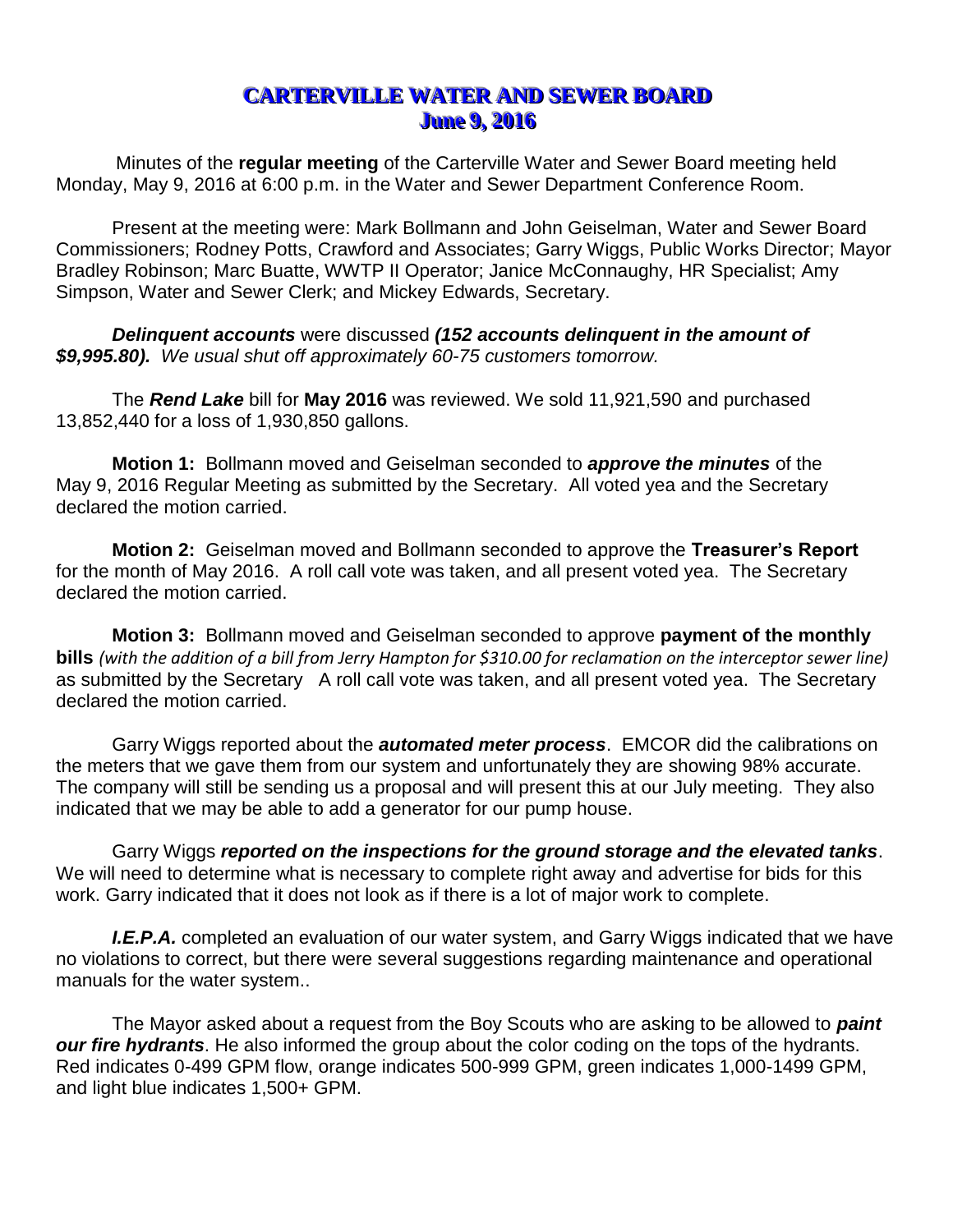Carterville Water and Sewer Board Monday, June 9, 2016 Page 2

The Water Department has completed *five water taps and three service leaks* were repaired this month. Mike Resczenski had knee replacement surgery and is doing well.

Marc Buatte, WWTP Operator, indicated that he is working on the repair of the *telescoping*  **valve** rather than purchasing a new unit. He is asking that we rent aerators for the oxidation ditches so we can get the DO increased. Rodney Potts and Marc Buatte would like to meet with the Board regarding the necessary costs for keeping this plant in operation until we plan to do a complete overhaul. Rodney Potts explained that we need a long-term plan for the wastewater treatment plant. The Mayor indicated that it sounds like we need to rent the necessary equipment to keep the oxidation ditches operating correctly. There will have to be a Special Meeting advertised so that decisions can be made because there are several options with regard to the aerators and blowers.

Marc Buatte indicated that he has purchased several manhole covers so that we can stop some of the infiltration through the manholes. When I.E.P.A. finally notifies us of our maintenance obligations, these covers and the lining of manholes will be a benefit to us.

**Motion 4:** Geiselman moved and Bollmann seconded to recommend the following rate increases for water to the City Council for passage of an ordinance:

| <b>Water Charges</b>  |             | <b>Gallons</b> | <b>Inside</b> | Outside |  |
|-----------------------|-------------|----------------|---------------|---------|--|
| <b>Minimum Charge</b> |             | 2.500          | \$21.00       | \$31.00 |  |
| Per 1,000 Gallons     | <b>Next</b> | 5,000          | \$6.00        | \$8.00  |  |
| Per 1,000 Gallons     | <b>Next</b> | 7,500          | \$4.85        | \$6.25  |  |
| Per 1,000 Gallons     | <b>Next</b> | 15,000         | \$4.10        | \$6.25  |  |
| Per 1,000 Gallons     | <b>Next</b> | 70,000         | \$3.80        | \$6.25  |  |
| Per 1,000 Gallons     | <b>Next</b> | 100,000        | \$3.50        | \$6.25  |  |

A roll call vote was taken, and all present voted yea. The Secretary declared the motion carried.

*The Lake Logan Apartment rates were discussed. As their water rates have not been increased since 2003 we need to contact Lake Logan Apartment owners and ask for a meeting to discuss this increase. Also, there are meters that need to be repaired and they should be given a deadline to get these meters repaired.*

**Motion 5:** Bollmann moved and Geiselman seconded to approve the following leak and pool credits:

| <b>LEAK CREDITS</b> |                                         |                      |
|---------------------|-----------------------------------------|----------------------|
| 01-3330             | Lion's Club, 300 E. Illinois            | \$50.13              |
| 02-1701             | Darla Dawson, 109 Vera                  | \$45.35              |
| 04-1591             | Weller, The Florist, 536 N. Division    | \$19.92              |
| 08-0243             | Michael & Julie Bonall, 602 S. Division | \$24.51              |
| 08-2882             | Darren Hellman, 205 Texas               | \$18.86              |
| 09-2940             | Nancy Morgan, 242 McNeil                | \$10.67              |
| 12-6690             | Clete McLeon, 1013 Ivey Lane            | \$85.11              |
| 15-0040             | R. W. Rentals, 600 W. Grand             | \$205.51             |
| 17-0821             | Anna Wheeler, 1102 Shawnee #2           | \$94.36              |
| 18-3602             | Aaron Shadowens, 14263 Allen Road       | \$82.34              |
| 19-0890             | Steve Morse, 3053 Vermont Road          | \$526.78             |
|                     |                                         | Total >>> \$1,163.54 |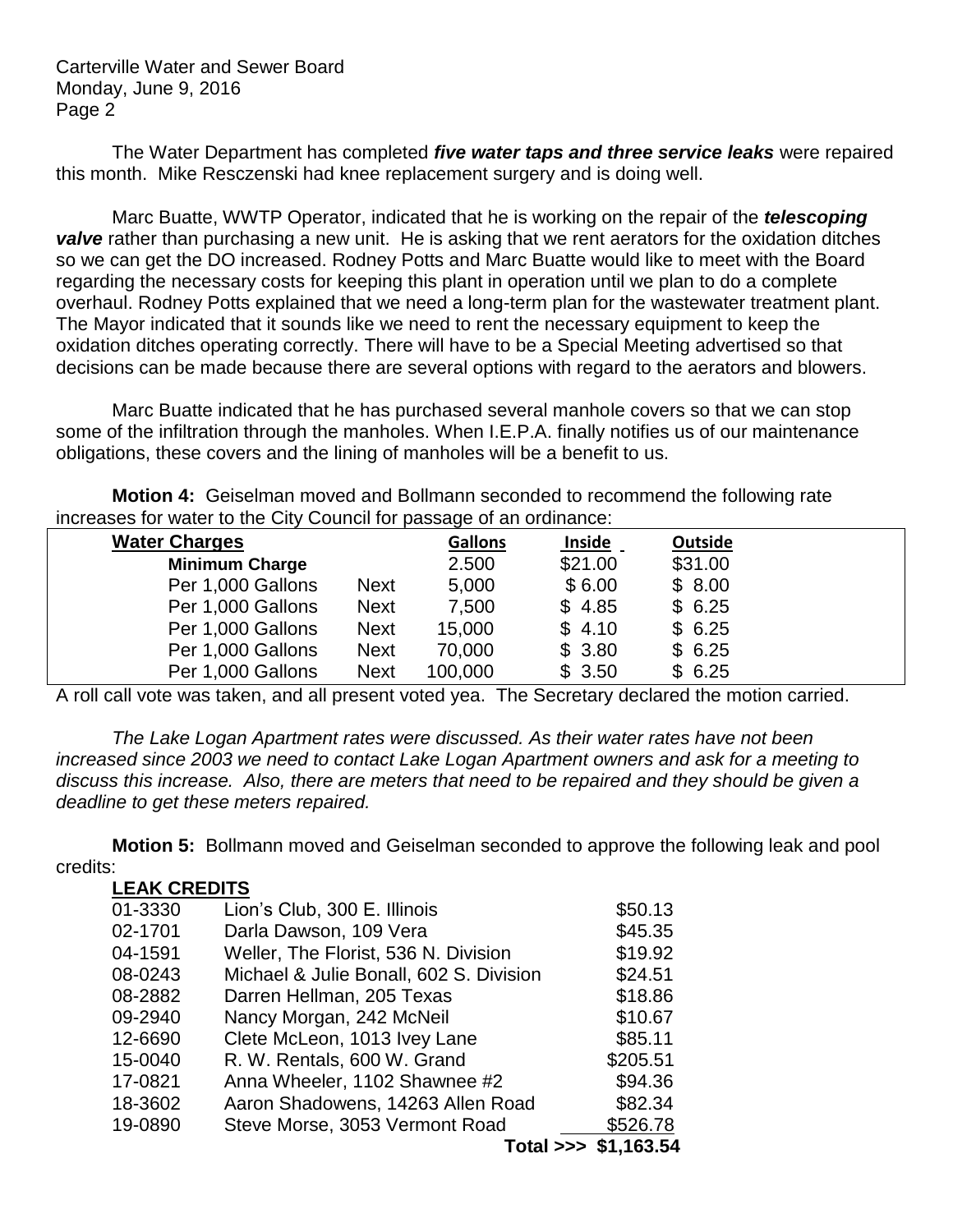Carterville Water and Sewer Board Monday, June 9, 2016 Page 2

## **POOL CREDITS**

| 03-0872 | Bobby Minor, 210 Olive                 | \$48.02             |
|---------|----------------------------------------|---------------------|
| 03-1831 | Ryan Hosselton, 701 Anderson           | \$31.50             |
| 03-3540 | Sharon Spence, 701 James               | \$5.60              |
| 04-1261 | Kendall Hollister, 438 N. Division     | \$15.75             |
| 07-3201 | Jeffrey Hickam, 907 Glenn              | \$66.50             |
| 08-1081 | Jennifer Singamon, 408 Elles           | \$68.25             |
| 08-2790 | Jim & Hannah Chratri, 605 S. Division  | \$35.00             |
| 08-3331 | Ron Hall, 308 Texas                    | \$28.00             |
| 12-4922 | Melissa Luttenbacher, 1215 Hummingbird | \$42.00             |
| 13-5351 | Richard Boren, 301 Arbor Drive         | \$77.00             |
| 14-1801 | Randy Ferguson, 12241 Hafer Road       | \$21.00             |
| 15-0720 | Mark Peterson, 904 W. Grand            | \$31.50             |
| 16-0381 | Jennifer Schoenover, 1406 W. Grand     | \$19.04             |
|         |                                        | Total >>>>>\$489.16 |

A roll call vote was taken, and all present voted yea. The Secretary declared the motion carried.

Kevin O'Connell sent a letter regarding the *odor at the sludge field*. This was discussed before and we have done some reclamation work on the ditches at the sludge field to clean them out so that the odor is gone and we are still working on the holding structure for the sludge to help this odor problem.

Rodney Potts, Crawford and Associates, indicated that the *UV Disinfection System* is installed and is completing the punch list and cleanup. We should have a final bill in July 2016. We will also pay the remaining cost to Enaqua when this is complete. The UV System is working appropriately even though there were problems with the contractor in the beginning.

Both the manual and automatic *Bar Screens* are installed. Ken Hall will be doing all the electrical on the bar screen. His cost to us will be approximately \$7,500.00. The water to this equipment will be installed in-house.

The *Grit Removal* design will be completed by Rodney Potts. He was waiting to get the UV Disinfection System and the Bar Screen completed before he finished the design and bid specs.

Mott Excavating will be finishing the cleanup and the punch list in the near future.

The *Sludge Holding Structure* has been permitted for placement at the WWTP. Marc Buatte suggested that we use the old sludge drying beds at the WWTP by adding a trench drain and walls to this area which would bring out costs down. Rodney will apply for a supplemental permit on this structure from I.E.P.A.

The *West Grand Avenue waterline* relocation was awarded to Dean Bush Construction and we are waiting on easements to be completed. As soon as we get the easements we will give Dean Bush a Notice to Proceed.

The *Downtown Waterline bid* is still good from Dean Bush Construction. The bid was \$63,092.00 and the reimbursement from U. S. Fish and Wildlife is in process.